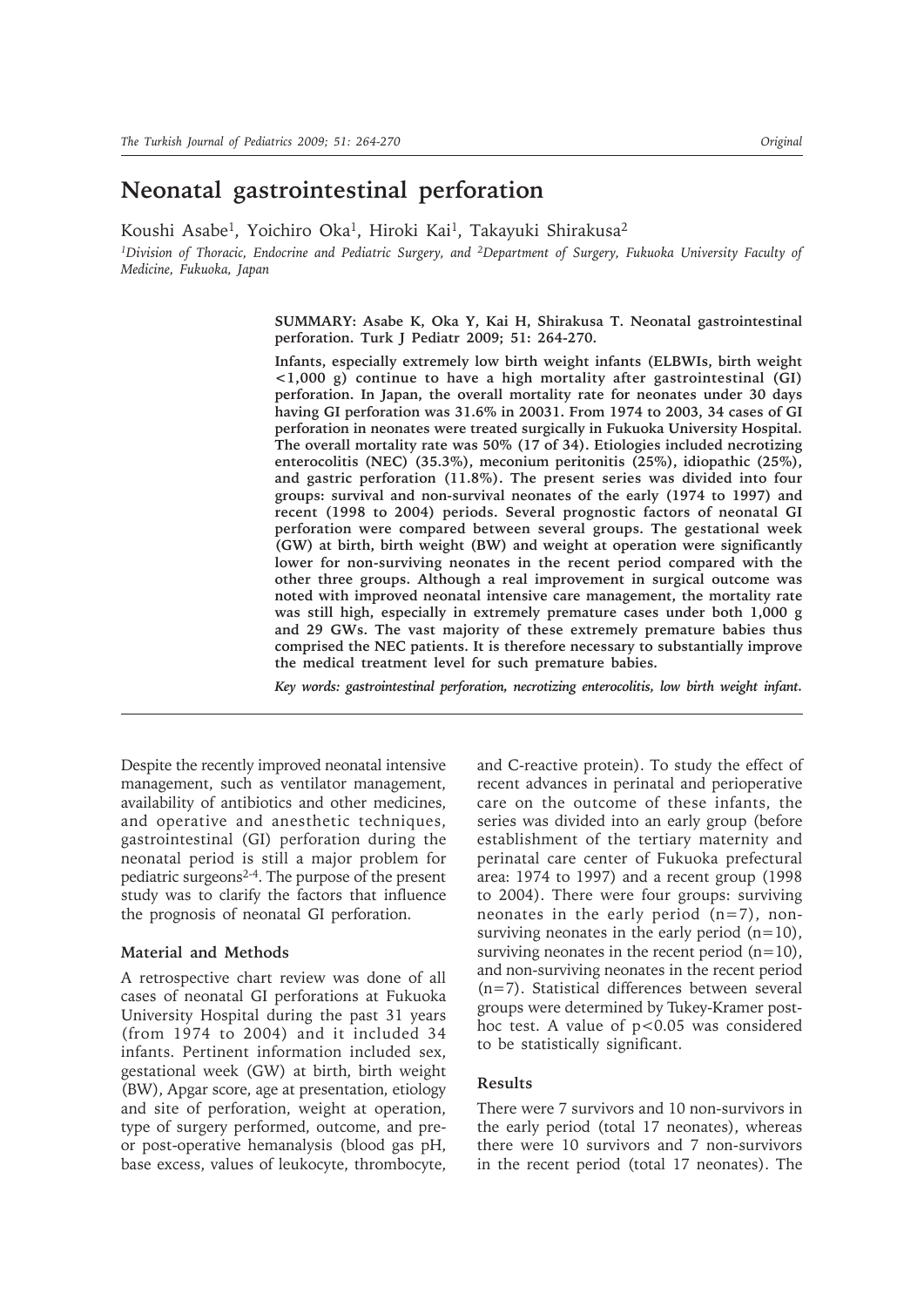study population included 23 boys (67.6%) and 11 girls (32.4%), with a sex distribution (male: female) of about 2: 1. The survival rate of males was 56.5% (13 of 23) and of females was 36.4% (4 of 11) (Table I).

Twelve patients had necrotizing enterocolitis (NEC), which represents about one-third of all the investigated patients. The etiologies of non-NEC-related perforations included meconium peritonitis (6), idiopathic (6), gastric perforation (4), strangulated ileus (3; 1 postoperative state of congenital diaphragmatic hernia, 1 mesenteric hernia, 1 midgut volvulus), intestinal atresia (2), and meconium ileus (1). The overall mortality for the entire group was 50% (17 of 34 patients). The highest mortality was observed in patients with NEC, with death occurring in 10 (83.3%) of 12 babies (Tables II and VI). The mortality rate

of non-NEC patients was 31.8% (7 of 22), 3 of which occurred in 4 patients with gastric perforation (Table VI).

The site of GI perforation was gastric in 4 cases, duodenal in 1, small bowel in 24, colon in 3, and rectum in 2. Survival rates were 25% (1 of 4), 0% (0 of 1), 50% (12 of 24), 66.7% (2 of 3), and 100% (2 of 2) (Table III). The prognosis of upper GI perforation was worse than that of lower GI perforation.

The GW of almost all patients in the early period (15 of 17) was more than 30. The mortality rate of that period was high regardless of GW. In the recent period, the GW of all death cases was under 29 GWs (Table IV).

Regarding the relationship between BW and prognosis, the mortality rate was high regardless of BW in the early period. In the

**Table I.** Gender and Prognosis of Neonatal GI Perforation

|        |          | Early period $(n=17)$ |          | Recent period $(n=17)$ |          | Whole period $(n=34)$ |       |
|--------|----------|-----------------------|----------|------------------------|----------|-----------------------|-------|
| Gender | Survivor | Non-survivor          | Survivor | Non-survivor           | Survivor | Non-survivor          | Total |
| Male   |          |                       |          |                        |          |                       | 23    |
| Female |          |                       |          |                        |          |                       |       |
| Total  |          |                       | 10       |                        |          |                       | 34    |

|                      |          | Early period $(n=17)$ |          | Recent period $(n=17)$ |          | Whole period $(n=34)$ |       |
|----------------------|----------|-----------------------|----------|------------------------|----------|-----------------------|-------|
|                      | Survivor | Non-survivor          | Survivor | Non-survivor           | Survivor | Non-survivor          | Total |
| <b>NEC</b>           |          |                       |          |                        |          | 10                    | 12    |
| Meconium peritonitis |          |                       |          |                        |          |                       | b     |
| Idiopathic           |          |                       |          |                        |          |                       |       |
| Gastric perforation  |          |                       |          |                        |          |                       |       |
| Strangulated ileus   |          |                       |          |                        |          |                       |       |
| Intestinal atresia   |          |                       |          |                        |          |                       |       |
| Meconium ileus       |          | ( )                   |          |                        |          |                       |       |
| Total                |          | IО                    | 10       |                        |          |                       | 34    |

**Table II.** Cause and Prognosis of Neonatal GI Perforation

NEC: Necrotizing enterocolitis.

**Table III.** Site and Prognosis of Neonatal GI Perforation

|                 |          | Early period $(n=17)$ |          | Recent period $(n=17)$ |          | Whole period $(n=34)$ |       |
|-----------------|----------|-----------------------|----------|------------------------|----------|-----------------------|-------|
|                 |          |                       |          |                        |          |                       |       |
|                 | Survivor | Non-survivor          | Survivor | Non-survivor           | Survivor | Non-survivor          | Total |
| Stomach         |          |                       |          |                        |          |                       |       |
| Duodenum        |          |                       |          |                        | O        |                       |       |
| Small intestine |          | b                     |          | h                      | 12       | 12                    | 24    |
| Colon           |          | 0                     |          |                        |          |                       |       |
| Rectum          |          |                       |          |                        |          |                       |       |
| Total           |          | 10                    | 10       |                        |          |                       | 34    |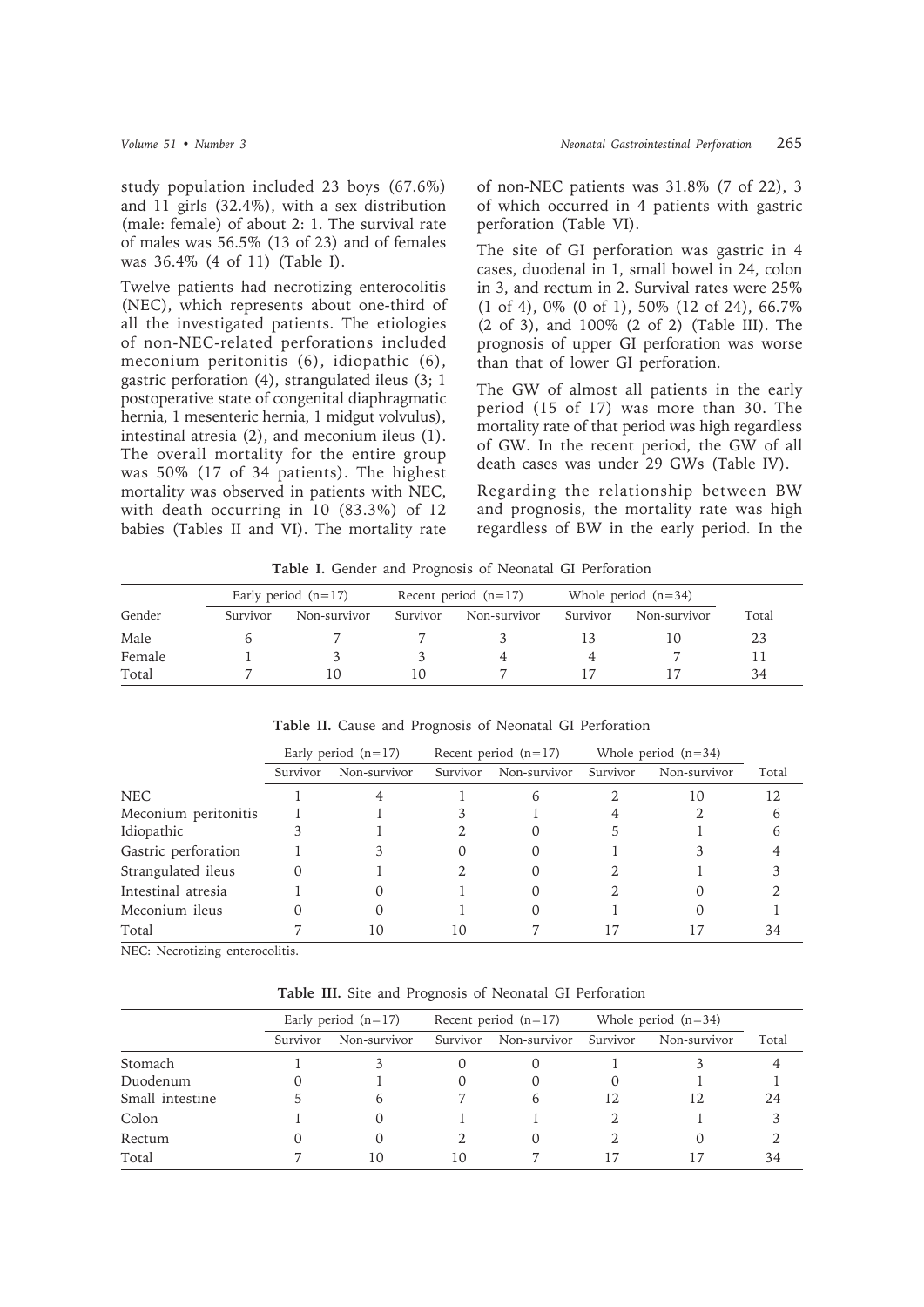|                                                                       |  |     |         |            | ັ |   |                                                                                                          |         |                                             |           |   |    |      |    |
|-----------------------------------------------------------------------|--|-----|---------|------------|---|---|----------------------------------------------------------------------------------------------------------|---------|---------------------------------------------|-----------|---|----|------|----|
| Gestational week (wk) 22 23 24 25 26 27 28 29 30 31 32 33 34 35 36 37 |  |     |         |            |   |   |                                                                                                          |         |                                             |           |   | 38 | - 39 | 40 |
|                                                                       |  | - - |         |            |   | ∩ | $\bullet$                                                                                                | $\circ$ | $\circ$                                     | $\bullet$ |   |    |      |    |
| Early period                                                          |  |     |         |            |   |   | $\begin{array}{ccccccccccccccccc} \bullet & \bullet & \bullet & \bullet & \bullet & \bullet \end{array}$ |         |                                             |           |   |    |      |    |
|                                                                       |  |     |         |            |   |   |                                                                                                          |         |                                             |           |   |    |      |    |
|                                                                       |  | ∩   | $\circ$ | $\bigcirc$ |   |   | $\bigcirc$                                                                                               |         | $\left(\begin{array}{c} \end{array}\right)$ | ∩         | ∩ |    |      |    |
|                                                                       |  |     |         |            |   |   |                                                                                                          |         |                                             | ∩         |   |    |      |    |
| Recent period                                                         |  |     |         |            |   |   |                                                                                                          |         |                                             |           |   |    |      |    |
|                                                                       |  |     |         |            |   |   |                                                                                                          |         |                                             |           |   |    |      |    |
| ○: Survivor, ●: Non-Survivor.                                         |  |     |         |            |   |   |                                                                                                          |         |                                             |           |   |    |      |    |

**Table IV.** Gestational Week and Prognosis of Neonatal GI Perforation

|                                   | Early period               | Recent period |
|-----------------------------------|----------------------------|---------------|
| Extremely low birth weight infant |                            |               |
| $~1000~{\rm g}$                   | ∩∩●                        | റവ<br>.       |
| Very low birth weight infant      |                            |               |
| 1000 g $\sim$ 1500 g              | ∩●                         |               |
| Low birth weight infant           |                            |               |
| 1500 g $\sim$ 2000 g              | 0 <b>00000</b>             | ೧೧●           |
| 2000 g $\sim$ 2500 g              | $\bigcirc \bullet \bullet$ | റററ           |
| Full weight infant                |                            |               |
| $2500$ g~                         | ററല                        | CC            |
| ○: Survivor, ●: Non-Survivor.     |                            |               |

**Table V.** Birth Weight and Prognosis of Neonatal GI Perforation

**Table VI.** Gestational Week and Birth Weight of Neonatal GI Perforation

|                        | Early period   | Recent period    | Whole period     |
|------------------------|----------------|------------------|------------------|
| <b>Nec</b>             |                |                  |                  |
| No.                    | 5              | 7                | 12               |
| Gestatinal week (wk)   | $30.6 \pm 0.3$ | $25.1 \pm 1.6^*$ | $27.4 \pm 3.0^*$ |
| Birth weight (g)       | $1621 \pm 166$ | $708 \pm 143*$   | $1089 \pm 475$ * |
| Mortalitiy rate $(\%)$ | 80.0           | 85.7             | 83.3             |
| Non-NEC                |                |                  |                  |
| No.                    | 12             | 10               | 22               |
| Gestatinal week (wk)   | $32.6 \pm 5.1$ | $33.3 \pm 4.2^*$ | $30.6 \pm 0.3*$  |
| Birth weight (g)       | $2003 \pm 791$ | $2029 \pm 661*$  | $1621 \pm 166*$  |
| Mortality rate $(\%)$  | 50.0           | 10.0             | 31.8             |

NCE: Necrotizing enterocolitis \*: p<0.001 (NEC versus No-NEC).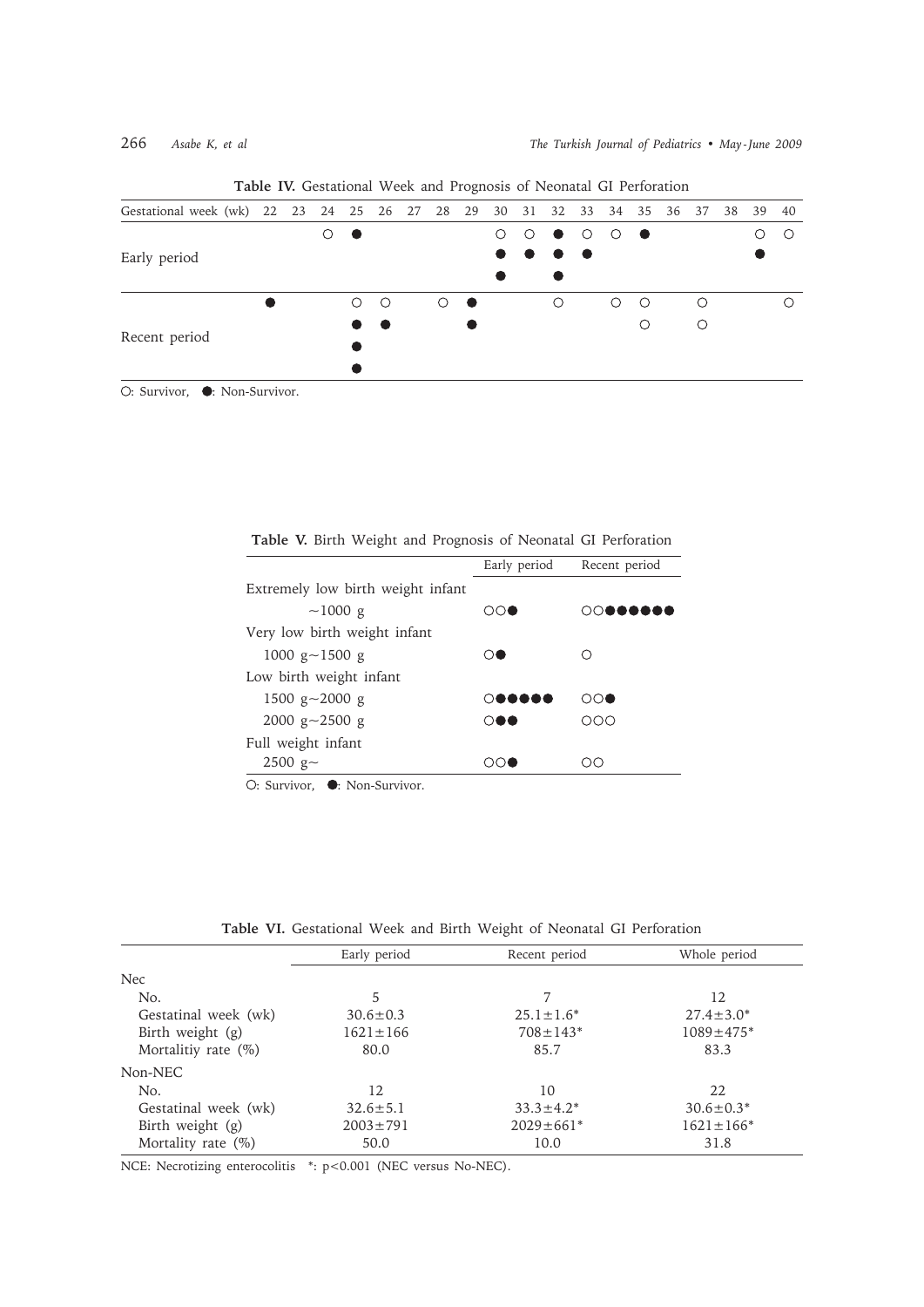|                                                                                                             |                                 | Early period $(n=17)$                                                                                          |                                     | Recent period $(n=17)$         |
|-------------------------------------------------------------------------------------------------------------|---------------------------------|----------------------------------------------------------------------------------------------------------------|-------------------------------------|--------------------------------|
|                                                                                                             | Survivors $(n=7)$               | Non-survivors $(n=10)$                                                                                         | Survivors $(n=10)$                  | Non-survivors $(n=7)$          |
| Gestational week (wk)                                                                                       | $4 \pm 4.9$ d<br>33.            | $30.9 \pm 2.7^c$                                                                                               | $38.1 \pm 4.7^c$                    | $26.1 \pm 2.2$                 |
| Birth weight (g)                                                                                            | $6 + 871$ d<br><u>90</u>        | $.880 \pm 534c$                                                                                                | $1908 \pm 784$ <sup>c</sup>         | $819 \pm 320$                  |
|                                                                                                             |                                 |                                                                                                                |                                     |                                |
| Apgar score<br>1 min                                                                                        | 1.8 <sup>b,c</sup><br>$7.0\pm1$ | $5.3 \pm 3.1$                                                                                                  |                                     | $3.1 \pm 2.2$                  |
| $5 \text{ min}$                                                                                             | $8.7 \pm 1.2$                   | $5.8 \pm 2.4$                                                                                                  | $4.4 \pm 2.6$<br>6.3 $\pm$ 2.5      | $5.4 \pm 2.6$                  |
| Pe-ope blood gas pH                                                                                         | $5 - 0.08$<br>7.29              | $7.308 \pm 0.007$                                                                                              |                                     | $7.225 \pm 0.224$              |
| Pre-ope blood gas BE (mEq/L)                                                                                | $-4.0 \pm 3.6$                  | $-8.2 \pm 6.8$                                                                                                 | $7.302 \pm 0.148$<br>$-3.6 \pm 4.8$ | $-10.8 \pm 11.2$               |
| Pe-ope WBC                                                                                                  | $12329 \pm 9032$                | $9733 \pm 9141$                                                                                                | $20130 \pm 18656$                   | 24614 ± 16875                  |
| Pre-ope PLT (x10 <sup>4</sup> /mm <sup>3</sup> )                                                            | $.5 \pm 13.4$<br>$\overline{c}$ | $23.5 \pm 13.5$                                                                                                | $20.6 \pm 11.7$                     | $13.1 \pm 13.5$                |
| Pre-ope CRP (mg/dl)                                                                                         | $3.5 \pm 2.9$<br>4.9 ± 6.8      | $4.8 \pm 5.6$                                                                                                  |                                     |                                |
| Age at presentation (d)                                                                                     | $.9 \pm 6.8$                    | $9.8 \pm 10.2$                                                                                                 | $5.4 \pm 5.9$<br>7.8 $\pm$ 8.2      | $2.0 \pm 1.6$<br>$8.4 \pm 4.8$ |
| Weight at operation (g)                                                                                     | $1 + 928^{d}$<br>184            | $.684 \pm 525$ <sup>d</sup>                                                                                    | $1859 \pm 837$                      | $781 \pm 241$                  |
| Post-ope blood pH                                                                                           | $7.483 \pm 0.058$ <sup>b</sup>  | $.440 \pm 0.112$                                                                                               | $7.348 \pm 0.126$                   | $7.225 \pm 0.258$              |
| Post-ope blood gas BE (mEq/L)                                                                               | $-6 \pm 4.6$<br>$\overline{1}$  | $2.2 \pm 7.0$                                                                                                  | $-2.6 \pm 3.3$                      | $-10.4 = 9.4$                  |
| Post-ope WBC                                                                                                | $10400 \pm 5217^a$              | $3450 \pm 1582^b$                                                                                              | 17602<br>$20270 \pm 1$              | $20750 \pm 15343$              |
| Post-ope PLT (x10 <sup>4</sup> /m <sup>3</sup> )                                                            | $12.7 \pm 8.2$                  | $9.0 + 3.9$                                                                                                    | $16.9 \pm 10.2$                     | $14.6 \pm 14.0$                |
| Post-ope CRP (mg/dl)                                                                                        | $\frac{1}{2}$                   | $17.9 \pm 4.6$                                                                                                 | $6.4 +$                             | 0.9<br>$+1$                    |
| a: p<0.01 (compared with non-survivors of early period)<br>c: p<0.01 (compared with non-survivors of recent | period)                         | b: p<0.05 compared with non-suvivors of recent period)<br>b: p<0.05 (compared with survivors of recent period) |                                     |                                |

Table VII. Prognostic Factors of Neonatal GI Perforation **Table VII.** Prognostic Factors of Neonatal GI Perforation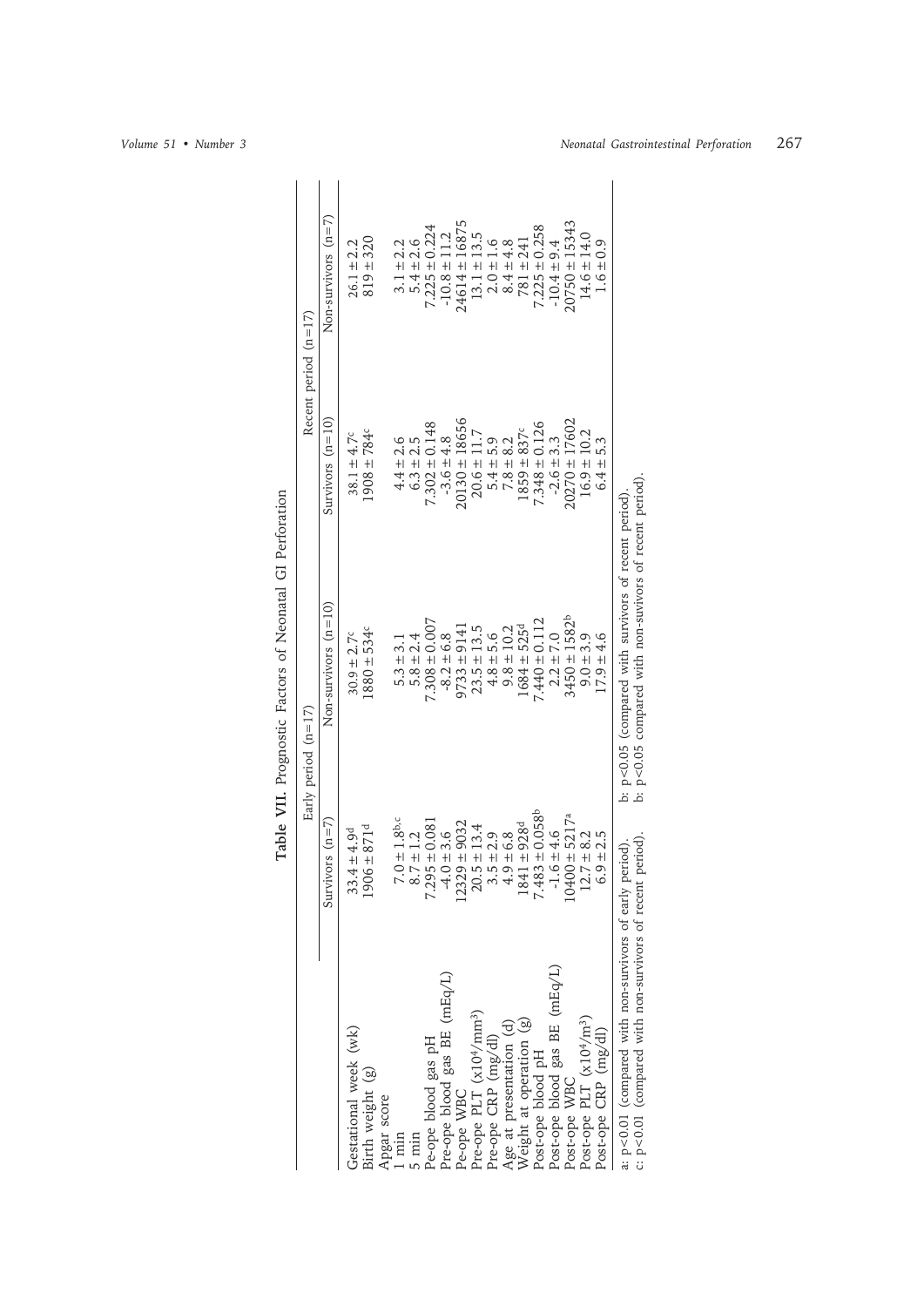recent period, the mortality rate of extremely low BW infants (ELBWIs, BW  $\lt$ 1,000 g) was 75% (6 of 8). However, the mortality rate of higher BW infants (more than 1,000 g) was 11.1% (1 of 9) (Table V).

There was no difference in the mortality of NEC patients between the early period (80%) and the recent period (85.7%). However, there was a decrease in mortality of non-NEC patients between the early period (50%) and the recent period (10%). In the early period, GW and BW were not significantly different between the NEC patients and the non-NEC patients. On the other hand, GW and BW of the NEC patients were significantly lower than those of non-NEC patients in the recent period  $(p<0.001)$ . Therefore, those of the NEC patients were also significantly lower than of non-NEC patients in the whole period (Table VI).

A comparison of several prognostic factors of neonatal GI perforation of survivors and nonsurvivors in both early and recent periods is shown in Table VII. GW, BW, and weight at operation were significantly lower for nonsurvival neonates in the recent period compared with the other three groups (both survival and non-survival neonates in early period, and survival neonates in the recent period). The number of pre-operative leukocytes was significantly higher for the non-survival neonates in the recent period compared with both survival and non-survival neonates in the early period. Apgar score and post-operative base excess were also lower for non-survival neonates in the recent period compared with survival neonates in the early period (Table VII).

## **Discussion**

According to the national survey on neonatal surgery in 2003 by the Committee on Academic Survey and Advanced Medical Science of the Japanese Society of Pediatric Surgeons<sup>1</sup>, there has been a large increase in the number of operations performed on neonates, from 662 cases in 1964 to 3,709 cases in 2003. Those 3,709 cases included ano-rectal malformation (369 cases; 9.9%), intestinal atresia (293 cases; 7.9%), hyperpyloric stenosis (205 cases; 5.5%), diaphragmatic hernia (189 cases; 5.1%), tracheoesophageal fistula and Hirschsprung disease (each 172 cases; 4.6%), malrotation (115 cases; 3.1%), GI perforation (114 cases; 3.1%), and so on. However, mortality of GI perforation (31.6%) accounted for the worst of those disorders that needed surgical treatment in the newborn period. The overall mortality rate of neonatal GI perforation in this series was 50%. There has been a significant reduction in mortality from the early period to the recent period (from 58.8% to 41.2%). The surgical outcome in the early period did not differ regardless of BW and GW. However, surgical outcome in the recent period has improved as a result of the improvement in neonatal intensive management. The trend toward better survival is more pronounced for infants with low BW and early GW, so that the mortality gap between small and immature babies and neonates with normal BW and term has narrowed in the recent period<sup>4</sup>. excluding the premature babies under both 1,000 g and 29 GWs (Tables IV and V). However, St-Vil et al.4 reported that GW appeared to be of less prognostic importance than BW.

In this series, the rate of low birth weight infants (LBWIs) was not significantly different between the early period and the recent period (82.4% and 88.2%). However, the rates of very low BW infants (VLBWIs) were 29.4% and 52.9%, and totally 41.2%. Those of ELBWLs were 17.6% and 47.1%, totally 32.4%. The rate of LBWIs, especially of VLBWI and ELBWI, in neonatal GI perforation was higher than that of other institutions2-5.

In this series, the survival rate of males was higher than that of females (Table I), but the reason for this was unclear. If enough cases were studied, the survival rates could be expected to be the same between genders. A larger volume study is needed to confirm the results.

Of our 34 patients, the predominant cause of perforation was NEC (Table II). Some investigators4,5 have found an increasing incidence of NEC perforation as more LBWIs survive as a result of improved perinatal care. Indeed, NEC was the underlying etiology in 41.2% of all cases in the recent period, up from 29.4% in the early period. These infants were significantly smaller and more premature than the non-NEC group, and had a poorer prognosis; 83.3% of all deaths in this series occurred in children with NEC (Table VI).

According to the national survey on neonatal surgery up to 1983, the most commonly perforated site was the stomach (from 50% to 75%) followed by small intestine and colon.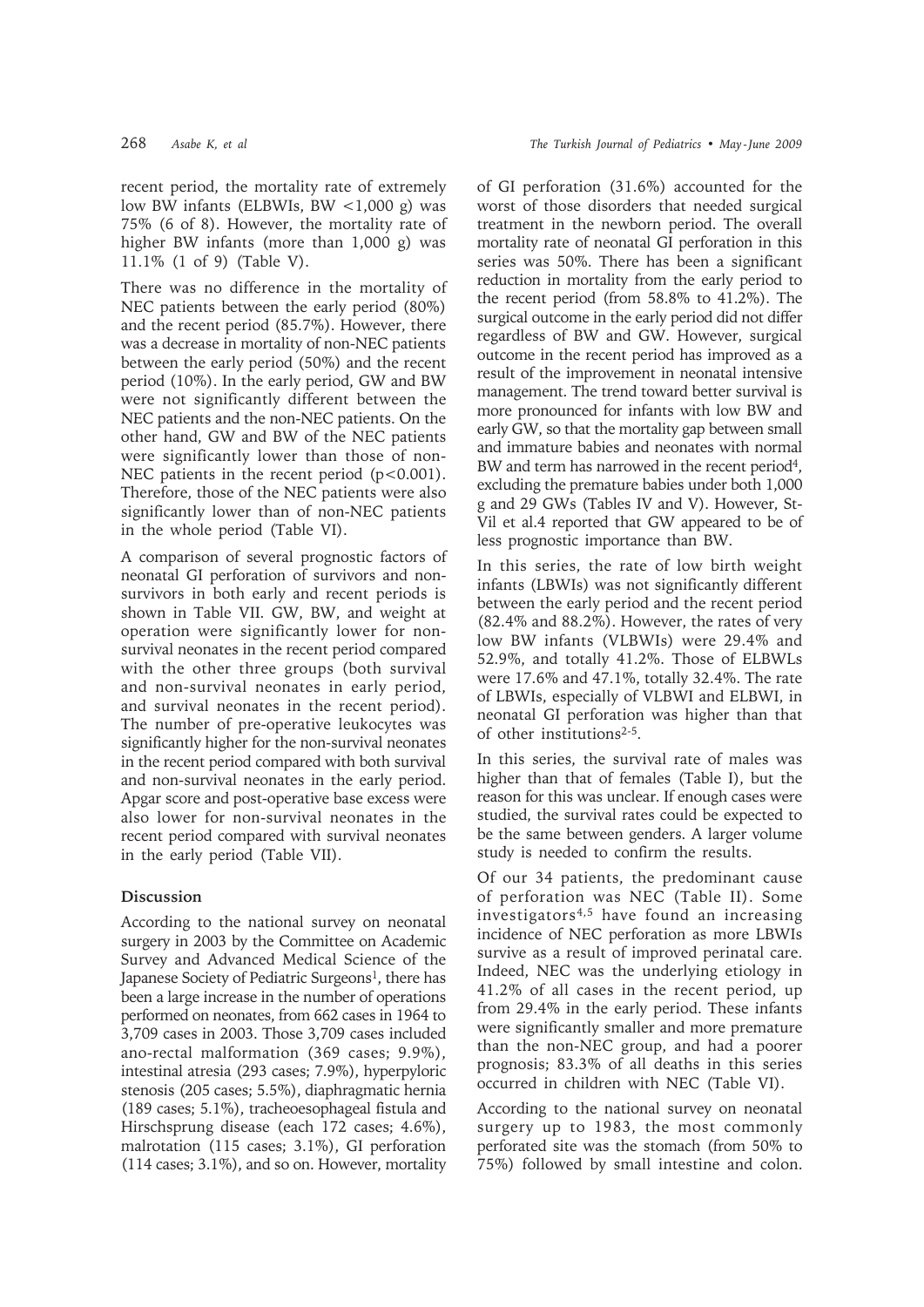However, the small intestine became the most frequent site (about 50%) after 1988, followed by the stomach and colon<sup>1,6-11</sup>. The most common site of GI perforation in our series was also the small intestine (24 cases) (Table III).

According to the national survey on neonatal surgery in 2003, the sites of mortality were as follows: stomach in 42.9%, small intestine in 50% and colon in 33.3%1. In our series, the mortality site was stomach in 75%, small intestine (including 1 duodenal case) in 52%, and colon (including 2 rectal cases) in 20%. Particularly notable, four gastric perforation cases were in the early period, and only one case survived (Table III). The survival rate was similar to that of the national survey in the same period (from 49.5% to 69.5%)<sup>7,8</sup>.

There were some cases of mortality unrelated to GW and BW in the early period. However, in the recent period, the GW of all non-surviving cases was under 29, and the mortality rate was 75% (6 of 8) (Table IV). Nakamura et al.3 revealed there was no survival for those under 25 GWs, and the mortality rate was 84.6% (11 of 13) under 30 GWs. Akatsuka et al.12 also reported that the mortality rate of premature babies under 28 GWs was 80.0% (4 of 5). These results were similar to those of the present study.

Death was not related to BW in the early period. However, almost all death cases were ELBWIs (BW  $\leq$ 1,000) in the recent period (Table V). The vast majority of these extremely premature babies thus comprised the NEC patients. Nakamura et al.<sup>3</sup> reported the highest mortality rate in VLBWIs. Shinohara et al.13 and Uceda et al.14 also had high mortality rate in ELBWIs.

With regard to the prognostic factors in both the early and recent periods, GW, BW, and weight at operation were significantly lower in non-survival neonates in the recent period compared with the other three groups (Table VII), meaning that the non-survival neonates in the recent period were extremely premature and LBW.

The national survey on neonatal surgery in Japan showed that surgical outcome for premature babies weighting less than 2,500 g at birth was still undesirable, though that for mature babies with good weight had improved immensely. However, compared to 1973,

when 19% of all babies having surgery were premature and over half died, with a mortality rate of 51%, in 2003, the mortality rate was 16% even though the proportion of premature babies had increased to 28%. Over this time, there was a real improvement in surgical outcome15 with the recently improved neonatal intensive management. At the present time, neonatal GI perforation is still a major problem for pediatric surgeons in our institution, especially premature babies under both 1,000 g and 29 GWs. The proportion of extremely premature babies has gradually increased in recent years. It is therefore necessary to substantially improve the level of medical treatment for such immature babies.

### **REFERENCES**

- 1. The Committee on Academic Survey and Advanced Medical Science, the Japanese Society of Pediatric Surgeons. Present condition of neonatal surgery in Japan-Clinical statistics of neonatal surgery in 2003 of Japan. J Jpn Soc Pediatr Surg 2004; 40: 919-934.
- 2. Takamatsu H, Noguchi T, Tahara H, et al. Gastrointestinal perforation in low-birth-weight infants. Jpn J Pediatr Surg 1997; 29: 852-857.
- 3. Nakamura H, Hirano K, Watanabe K, et al. Gastrointestinal perforation in 31 neonates with surgical treatment: statistical analysis by quantification theory type III. J Jpn Soc Pediatr Surg 2003; 39: 748-757.
- 4. St-Vil D, LeBouthillier G, Luks FI, Bensoussan AL, Blanchard H, Youssef S. Neonatal gastrointestinal perforations. J Pediatr Surg 1992; 27: 1340-1342.
- 5. Tan CEL, Kiely EM, Agrawal M, Brereton RJ, Spitz L. Neonatal gastrointestinal perforation. J Pediatr Surg 1989; 24: 888-892.
- 6. Hamaguchi H. Present condition of neonatal surgery in Japan. J Jpn Soc Pediatr Surg 1969; 5: 405-414.
- 7. Ishida M. Present condition of neonatal surgery in Japan. J Jpn Soc Pediatr Surg 1974; 10: 461-468.
- 8. Ohota M, Uchiyama M, Yamagiwa I, et al. Present condition of neonatal surgery in Japan Clinical statistics of neonatal surgery in 1978 of Japan. J Jpn Soc Pediatr Surg 1980; 16: 847-855.
- 9. Saito S. Present condition of neonatal surgery in Japan Clinical statistics of neonatal surgery in 1983 of Japan. J Jpn Soc Pediatr Surg 1984; 20: 1113-1120.
- 10. Nakajyo T. Present condition of neonatal surgery in Japan Clinical statistics of neonatal surgery in 1988 of Japan J Jpn Soc Pediatr Surg 1990; 26: 11-25.
- 11. The Committee on Academic Survey and Advanced Medical Science, the Japanese Society of Pediatric Surgeons. Present condition of neonatal surgery in Japan Clinical statistics of neonatal surgery in 1998 of Japan. J Jpn Soc Pediatr Surg 1999; 35: 774-796.
- 12. Akatsuka H, Nagaya M, Ando H, Hato J. Surgical treatment for gastrointestinal perforation in low birth weight infants weighing less than 1,500 g. Jpn J Pediatr Surg 1994; 26: 892-896.